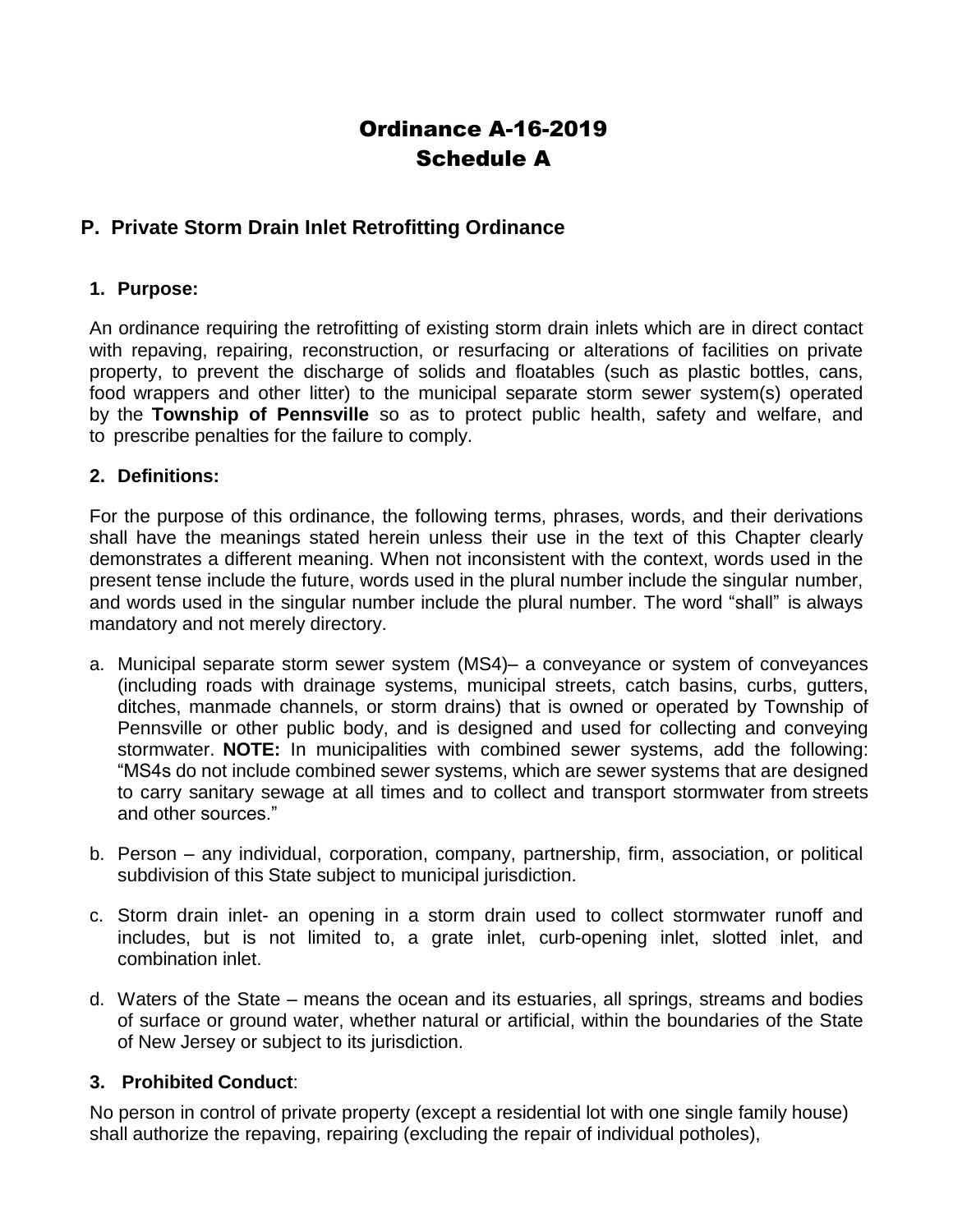resurfacing (including top coating or chip sealing with asphalt emulsion or a thin base of hot bitumen), reconstructing or altering any surface that is in direct contact with an existing storm drain inlet on that property unless the storm drain inlet either:

- a. Already meets the design standard below to control passage of solid and floatable materials; or
- b. Is retrofitted or replaced to meet the standard in Section IV below prior to the completion of the project.

## **4. Design Standard:**

Storm drain inlets identified in Section III above shall comply with the following standard to control passage of solid and floatable materials through storm drain inlets. For purposes of this paragraph, "solid and floatable materials" means sediment, debris, trash, and other floating, suspended, or settleable solids. For exemptions to this standard see Section V.3 below.

a. Design engineers shall use either of the following grates whenever they use a grate in pavement or another ground surface to collect stormwater from that surface into a storm drain or surface water body under that grate:

(1) The New Jersey Department of Transportation (NJDOT) bicycle safe grate, which is described in Chapter 2.4 of the NJDOT Bicycle Compatible Roadways and Bikeways Planning and Design Guidelines (April 1996); or

(2) A different grate, if each individual clear space in that grate has an area of no more than seven (7.0) square inches, or is no greater than 0.5 inches across the smallest dimension.

Examples of grates subject to this standard include grates in grate inlets, the grate portion (non-curb-opening portion) of combination inlets, grates on storm sewer manholes, ditch grates, trench grates, and grates of spacer bars in slotted drains. Examples of ground surfaces include surfaces of roads (including bridges), driveways, parking areas, bikeways, plazas, sidewalks, lawns, fields, open channels, and stormwater basin floors.

b. Whenever design engineers use a curb-opening inlet, the clear space in that curb opening (or each individual clear space, if the curb opening has two or more clear spaces) shall have an area of no more than seven (7.0) square inches, or be no greater than two (2.0) inches across the smallest dimension.

c. This standard does not apply:

(1) Where the municipal engineer agrees that this standard would cause inadequate hydraulic performance that could not practicably be overcome by using additional or larger storm drain inlets that meet these standards;

(2) Where flows are conveyed through any device (e.g., end of pipe netting facility, manufactured treatment device, or a catch basin hood) that is designed,